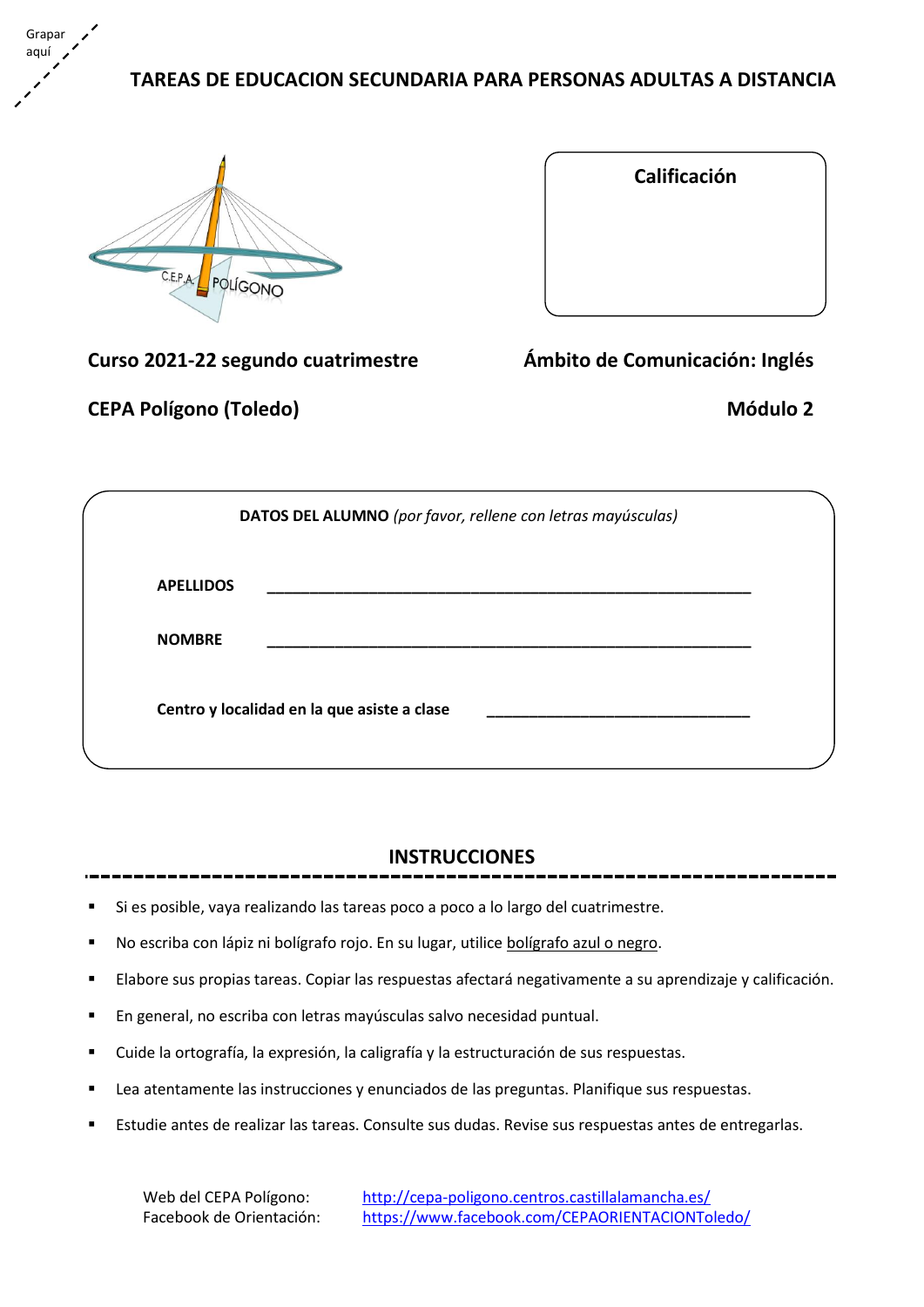### **1 Complete the sentences with one word.**

Example: *Do* they like Chinese food?

- 1 'Do you live in a flat?' 'Yes, I
- 2 *\_\_\_\_\_\_\_\_\_\_* Jim work in an office?
- 3 \_\_\_\_\_\_\_\_\_\_\_\_\_ this printer have paper?
- 4 *\_\_\_\_\_\_\_\_\_\_* you watch DVDs?
- 5 What \_\_\_\_\_\_\_\_\_\_\_\_\_\_ your parents do?
- 6 'Does she speak French?' 'No, she \_\_\_\_\_\_\_\_\_\_.'

#### **2 Order the words to make questions.**

Example: do / what / you / languages / speak *What languages do you speak?*

- 1 you / study / do / where
- \_\_\_\_\_\_\_\_\_\_\_\_\_\_\_\_\_\_\_\_\_\_\_\_\_\_\_\_\_\_ 2 your / dictionary / you / use / do / when \_\_\_\_\_\_\_\_\_\_\_\_\_\_\_\_\_\_\_\_\_\_\_\_\_\_\_\_\_\_
- 3 films / like / your / parents / do / old
- \_\_\_\_\_\_\_\_\_\_\_\_\_\_\_\_\_\_\_\_\_\_\_\_\_\_\_\_\_\_ 4 laptop / what / of / she / have / does / kind \_\_\_\_\_\_\_\_\_\_\_\_\_\_\_\_\_\_\_\_\_\_\_\_\_\_\_\_\_\_

\_\_\_\_\_\_\_\_\_\_\_\_\_\_\_\_\_\_\_\_\_\_\_\_\_\_\_\_\_\_

\_\_\_\_\_\_\_\_\_\_\_\_\_\_\_\_\_\_\_\_\_\_\_\_\_\_\_\_\_\_

- 5 your / play / do / tennis / friends
- 6 they / computers / do / use

#### **3 Complete the sentences with the correct form of the verb in brackets.**

Example: You *speak* (speak) French.

- 1 Lisa \_\_\_\_\_\_\_\_\_\_\_\_\_\_\_\_\_\_\_\_\_\_\_ (not have) a car.
- 2 He \_\_\_\_\_\_\_\_\_\_\_\_\_\_\_\_\_\_\_\_\_\_ (read) newspapers every day.
- 3 They \_\_\_\_\_\_\_\_\_\_\_\_\_\_\_\_\_\_\_\_\_\_\_ (not like) tea.
- 4 We work) in a factory.
- 5 The shop  $\frac{\qquad \qquad}{\qquad \qquad}$  (close) at 6 p.m.
- 6 Marco \_\_\_\_\_\_\_\_\_\_\_\_\_\_\_\_\_\_\_\_\_\_\_ (study) English at school.
- 7 I \_\_\_\_\_\_\_\_\_\_\_\_\_\_\_\_\_\_\_\_\_\_\_ (not play) football.
- 8 It \_\_\_\_\_\_\_\_\_\_\_\_\_\_\_\_\_\_\_\_\_\_\_ (rain) a lot in Scotland.

\_\_\_\_\_\_\_\_\_\_\_\_\_\_\_\_\_\_\_\_\_\_\_\_\_\_\_\_\_\_\_\_\_\_\_\_\_\_\_\_\_\_.

\_\_\_\_\_\_\_\_\_\_\_\_\_\_\_\_\_\_\_\_\_\_\_\_\_\_\_\_\_\_\_\_\_\_\_\_\_\_\_\_\_\_.

## **4 Make present continuous sentences and questions (positive and negative). Use contractions where possible.**

Example: Hannah / study / in her bedroom *Hannah's studying in her bedroom*.

- 1 what / you / do / at the moment ?
- 2 we / run / because it's late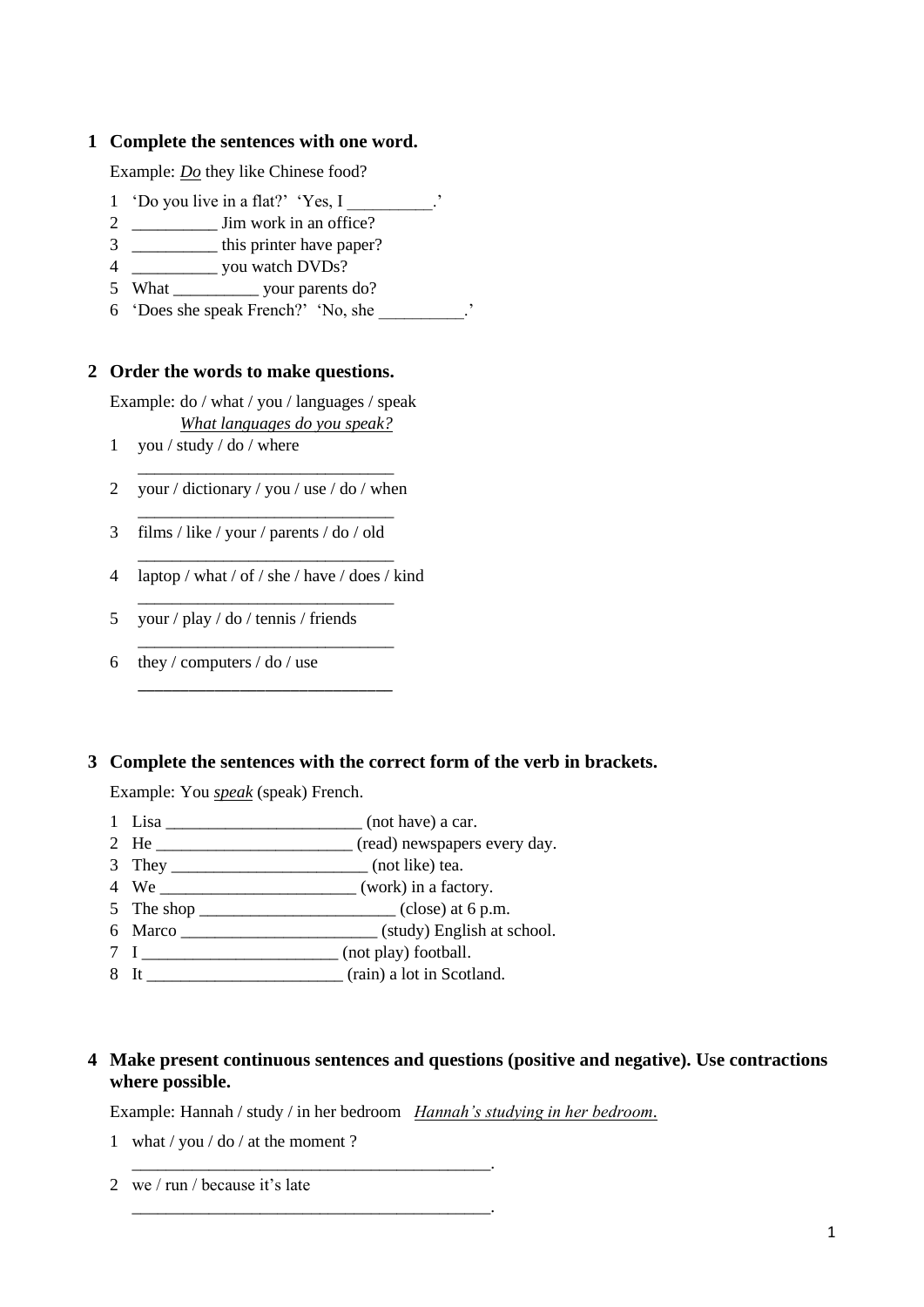- 3 why / Dave and his wife / argue ?
- 4 they / not wait / for a taxi
- 5 you / use / this computer ?
- 6 Paul / get dressed ?
- 7 I / not wear / a jacket today

#### **5 Complete the weather words.**

Example: It's very cold. I think it's starting to **s***now*.

- 1 I can't see very well because it's **f**\_\_\_\_\_\_\_\_\_\_.
- 2 It's **h**\_\_\_\_\_\_\_\_\_ in here. Can you open the window, please?

\_\_\_\_\_\_\_\_\_\_\_\_\_\_\_\_\_\_\_\_\_\_\_\_\_\_\_\_\_\_\_\_\_\_\_\_\_\_\_\_\_\_.

\_\_\_\_\_\_\_\_\_\_\_\_\_\_\_\_\_\_\_\_\_\_\_\_\_\_\_\_\_\_\_\_\_\_\_\_\_\_\_\_\_\_.

\_\_\_\_\_\_\_\_\_\_\_\_\_\_\_\_\_\_\_\_\_\_\_\_\_\_\_\_\_\_\_\_\_\_\_\_\_\_\_\_\_\_.

\_\_\_\_\_\_\_\_\_\_\_\_\_\_\_\_\_\_\_\_\_\_\_\_\_\_\_\_\_\_\_\_\_\_\_\_\_\_\_\_\_\_.

\_\_\_\_\_\_\_\_\_\_\_\_\_\_\_\_\_\_\_\_\_\_\_\_\_\_\_\_\_\_\_\_\_\_\_\_\_\_\_\_\_\_.

- 3 The sun's **s**\_\_\_\_\_\_\_\_\_\_. It's a lovely day.
- 4 It's **r**\_\_\_\_\_\_\_\_\_\_. Have you got an umbrella?
- 5 Let's go to the park. It's a nice **w**\_\_\_\_\_\_\_\_\_\_ day.
- 6 You can't see the sun when it's **c**\_\_\_\_\_\_\_\_\_\_.

#### **6 Complete the sentences with the correct word.**

Example: Can you *help* me with this question? help talk tell

- 1 She to the cinema at the weekend. plays rides goes
- 2 Are they \_\_\_\_\_\_\_\_\_\_\_ for a bus? waiting seeing driving
- 3 Paul usually \_\_\_\_\_\_\_\_\_\_ his children a story before they go to sleep. remembers tells plays
- 4 Let's for a coffee after the class. wait do meet
- 5 I can a noise downstairs. listen take hear
- 6 It's cold but some people are \_\_\_\_\_\_\_\_\_\_ in the lake. swimming waiting driving
- 7 Tanya can't \_\_\_\_\_\_\_\_\_\_ her purse. watch find look
- 8 Wait! I want to \_\_\_\_\_\_\_\_\_\_ your photo. draw take paint

#### **7 Underline the stressed syllable.**

Example: a|bbey

- 1 ma|ga|zine
- 2 pen|cil
- 3 um|bre|lla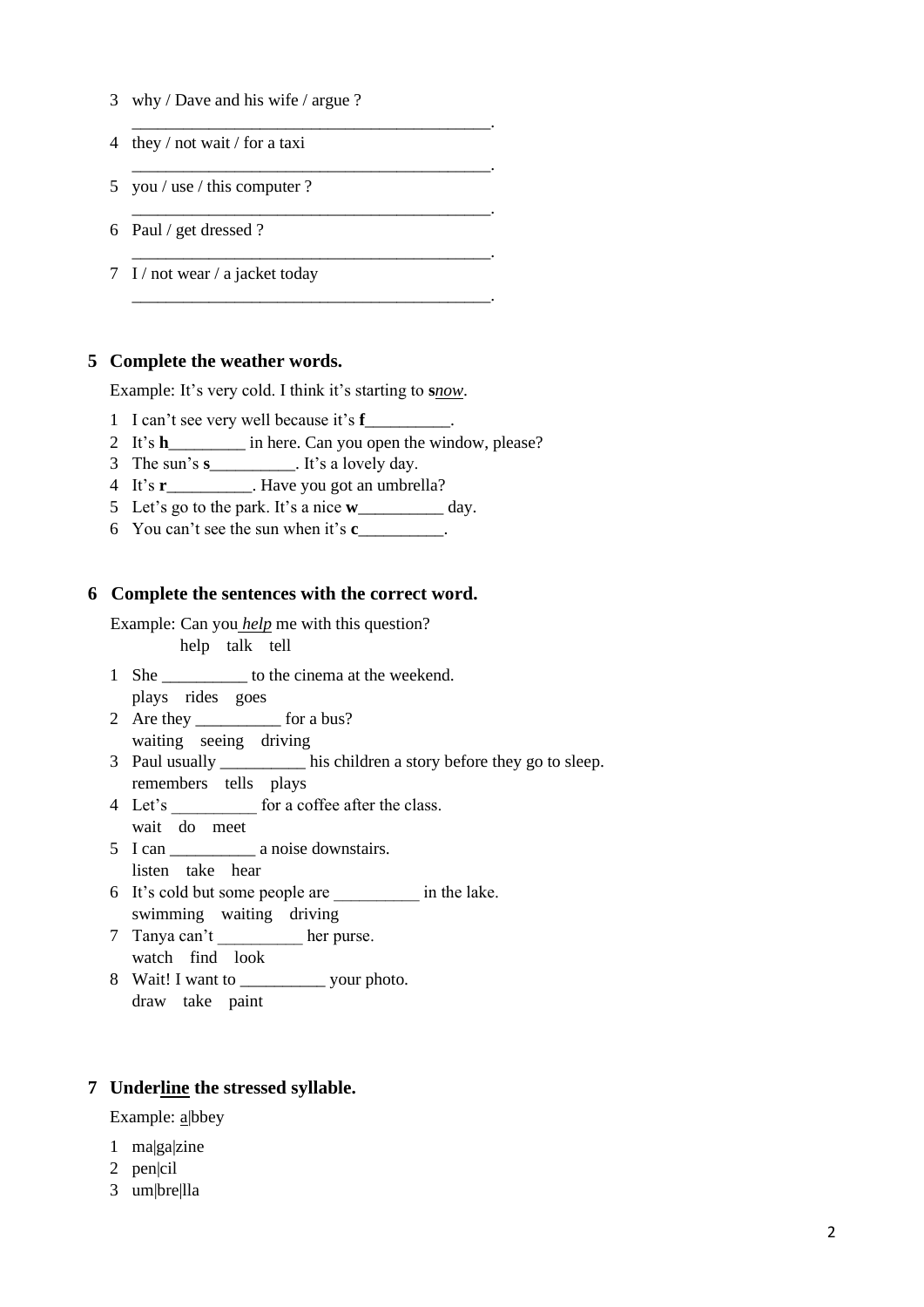- 4 beaultilful
- 5 a|ttrac|tive
- 6 ad|mi|ni|stra|tor
- 7 jour|na|list
- 8 pollicelman
- 9 en|gi|neer
- 10 pi|lot

# **8 Read the text and tick**  $(\checkmark)$  **A, B, or C.**

# **A week in the life of ...**

Two busy people take time to tell readers about their lives.

William Jones lives in Winchester. He works in a museum in the city centre. William usually gets up at half past seven and has a shower. He makes some sandwiches for his lunch and then he has breakfast (tea and cereal) with his wife and their son, John. At half past eight William drives John to school, then he goes to the museum. When William arrives he has another cup of tea and plans his day. At five o'clock William closes the museum and drives home. He usually has dinner and watches TV with his family in the evening, but on Fridays he plays football with his friends. William works from Monday to Saturday, but he always has Sundays with his family. They get up late, have breakfast, and read the Sunday newspapers. In the evening, they usually go to William's parents' house for dinner.

Christina Sanders is a police officer in Fort William, a small town on the west coast of Scotland. She gets up at six o'clock every morning, has a shower, and takes her two dogs for a long walk. After her breakfast of fruit and cereal, Christina puts on her uniform and goes to work. Christina works hard. Her job isn't easy and she is sometimes stressed. She thinks that it is important to do exercise and have a healthy diet. She usually has fish or pasta for dinner. She hardly ever eats meat and she doesn't drink alcohol. Christina has a very good social life. Her friends often visit her in the evening and she cooks dinner for them. She doesn't have a TV, but once or twice a month she goes to the cinema. Christina also loves sport. She usually works at the weekend, but on her days off she always plays basketball and tennis.

| A gets up $\overline{\vee}$ B has a shower $\Box$ C has breakfast  |
|--------------------------------------------------------------------|
| 1 William ______________ to work.                                  |
| A walks     B takes the bus     C drives                           |
| 2 He doesn't usually ____________ in the evening.                  |
| A watch $TV$ B have dinner C have a shower                         |
|                                                                    |
| A once $\Box$ B twice $\Box$ C three times $\Box$                  |
| 4 He _________________ on Sundays.                                 |
| A plays football $\Box$ B visits his parents $\Box$ C works $\Box$ |
| 5 Christina has breakfast ___________.                             |
| A at home     B at work     C in her car                           |
| 6 She never $\_\_\_\_\_\_\_\_\_\$ .                                |
| A eats fish     B drinks alcohol     C cooks                       |